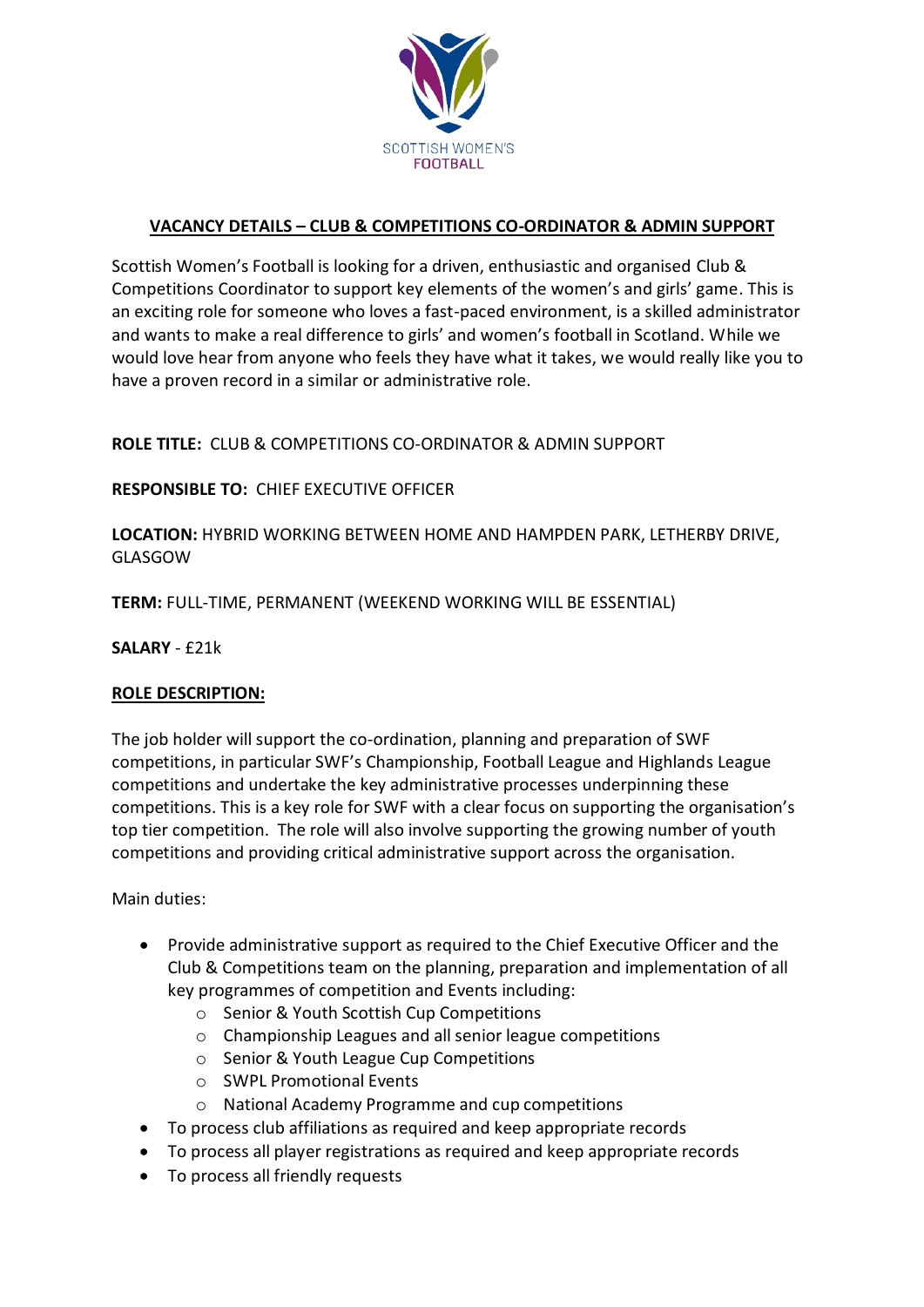- To create and maintain contact databases for all SWF clubs, officials and players
- Support the Club & Competitions team to organise and prepare for Strong Quality Growth/Policy Working Group Committees by preparing papers and recording minutes
- To support the Child Wellbeing and Protection Officer in the processing of PVG applications, CWPO regional networks and with secretariat for the safeguarding panel
- To deal with enquiries via e-mail, telephone and forwarding where appropriate, as well as signposting to other relevant personnel
- Provide general administrative support to improve and implement processes and procedures
- Any other reasonable duties as delegated from time to time commensurate with salary

## **PERSON SPECIFICATION:**

## **QUALIFICATIONS:**

• Must demonstrate appropriate level of literacy and numeracy. At least 3 SCQF Level 4/5 awards (including English) or equivalent

### **EXPERIENCE:**

• Proven experience in an administrative role. Sports industry experience is not required but would be beneficial.

## **SKILLS, KNOWLEDGE & ABILITIES:**

- Experience in an office environment, demonstrating excellent office administration skills and experience in providing a broad range of support to a large range of jobholders
- Experience in using IT and recent technologies including using MS Office packages (e.g. Word and Excel etc) with a strong ability to understand and learn new software and administrative procedures
- Able to competently use email and the internet
- Experience of dealing with members of the public and working in a customer focused environment dealing with a wide range of enquiries

## **PERSONAL ATTRIBUTES:**

- Strong Communication Skills (written & oral)
- Dynamic and happy to work on own initiative and as part of a team
- Ability to manage conflicting demands and prioritise tasks
- Ability to remain calm and professional under pressure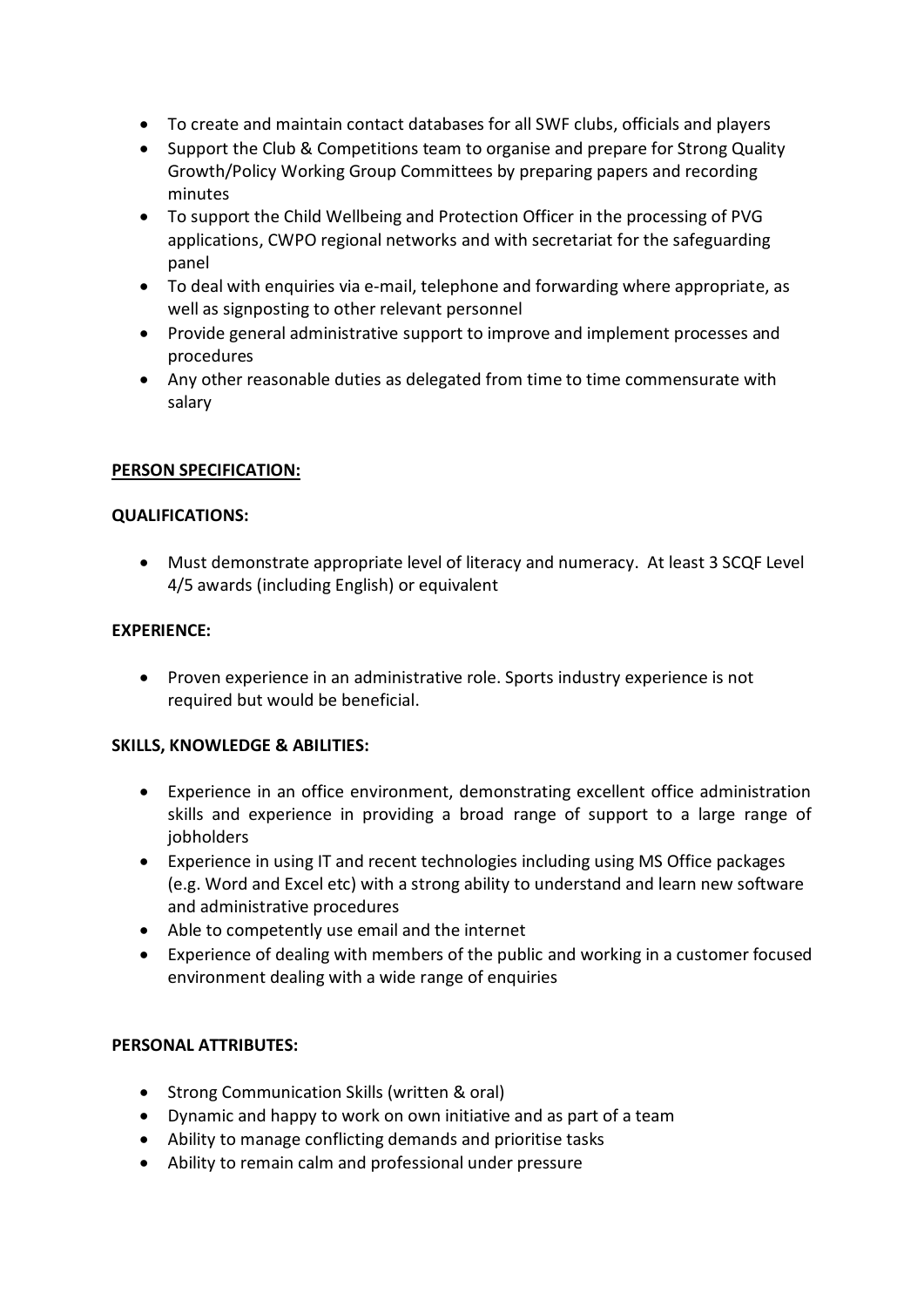- Flexible and adaptable approach
- Passionate about driving women's and girls' football forward
- Eager to improve processes and make a difference
- Willingness to work evenings and weekends on occasion as required

### **Next Steps:**

To apply, please send your CV and a role specific covering letter to [jobs@scotwomensfootball.com](mailto:jobs@scotwomensfootball.com) for the attention of Aileen Campbell with 'Club Comps Admin' written clearly as the subject heading.

**Closing date is 5pm 1 st June .** Due to the high number of anticipated applicants, it will not be possible to get back to everyone to let them know if they will be invited to interview. All successful applicants will be contacted within two weeks of the closing date.

SWF is an equal opportunities employer. We welcome applications from suitably qualified persons regardless of age, gender, gender reassignment, sexual orientation, religion or belief, marital or civil partnership status, race, colour, ethnic or national origin, pregnancy, maternity or disability.

## **About SWF:**

Scottish Women's Football aims to ensure that football is a sport for all women and girls and seeks to work hard to ensure everyone is supported to make that happen. We own and manage over 70 competitions across Scotland including:

- SWF Championship
- SWF Championship Cup
- SWFL (Scottish Women's Football League)
- SWFL Cup
- Highlands & Islands League
- Highlands & Islands League Cup
- Scottish Women's Cup
- Youth Regional League Cups
- Youth Regional Leagues
- Scottish Youth Cup
- National Academy Programme and cup competitions

#### **We aim to:**

- Support more girls and women into the sport
- Be strong ambassadors for more women in sport
- Have regular mainstream coverage cross channel
- Attract strong partners with a shared interest in our objectives